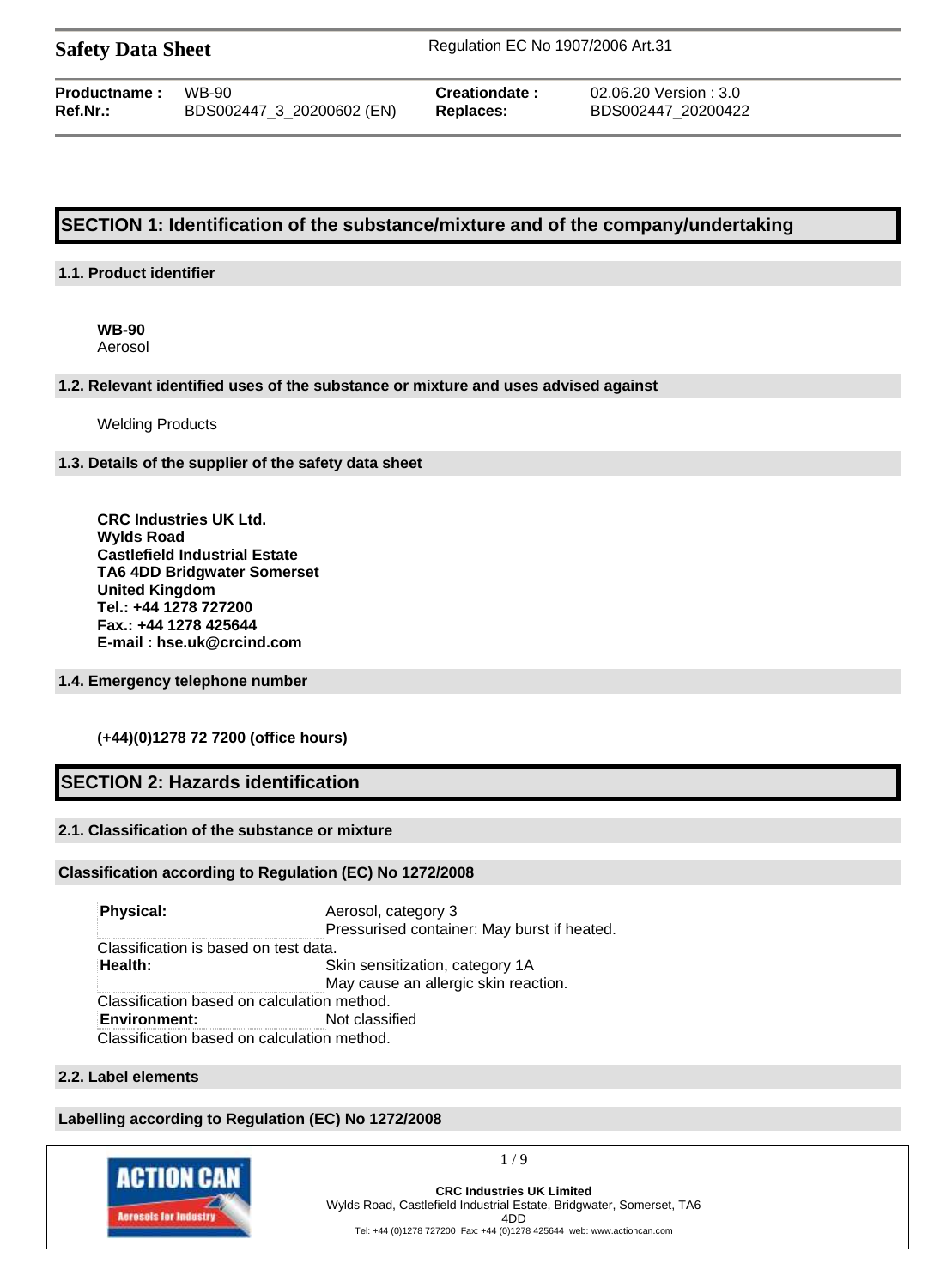| <b>Safety Data Sheet</b> |                           | Regulation EC No 1907/2006 Art.31 |                        |  |  |
|--------------------------|---------------------------|-----------------------------------|------------------------|--|--|
| Productname:             | WB-90                     | Creationdate:                     | 02.06.20 Version : 3.0 |  |  |
| $Ref.Nr.$ :              | BDS002447 3 20200602 (EN) | <b>Replaces:</b>                  | BDS002447 20200422     |  |  |

| <b>Product identifier:</b>                 | Contains:                                                                                                                                                                                                         |
|--------------------------------------------|-------------------------------------------------------------------------------------------------------------------------------------------------------------------------------------------------------------------|
| Hazard pictogram(s):                       | 2-methyl-2H-isothiazol-3-one                                                                                                                                                                                      |
| Signal word:                               | Warning                                                                                                                                                                                                           |
| Hazard statement(s):                       | H229: Pressurised container: May burst if heated.<br>H317 : May cause an allergic skin reaction.                                                                                                                  |
| Precautionary statement(s):                | P102 : Keep out of reach of children.                                                                                                                                                                             |
|                                            | P210 : Keep away from heat, hot surfaces, sparks, open flames and other<br>ignition sources. No smoking.<br>P251 : Do not pierce or burn, even after use.<br>P280-1 : Wear protective gloves/protective clothing. |
|                                            | P333/313 : If skin irritation or rash occurs: Get medical advice/attention.                                                                                                                                       |
|                                            | P410/412 : Protect from sunlight. Do not expose to temperatures exceeding<br>$50^{\circ}$ C/122 $^{\circ}$ F.                                                                                                     |
|                                            | P501-2 : Dispose of contents/container to an authorised waste collection point.                                                                                                                                   |
| <b>Supplemental Hazard</b><br>information: | 18 % by mass of the contents are flammable.                                                                                                                                                                       |

# **2.3. Other hazards**

No information available

# **SECTION 3: Composition/information on ingredients**

#### **3.1. Substances**

Not applicable.

### **3.2. Mixtures**

| <b>Hazardous</b><br>ingredient             | <b>Registration</b><br>number | CAS-<br>nr.        | EC-<br>nr                   | $w/w \%$           | <b>Hazard Class and Category</b>                                                                                        | <b>Hazard statement</b>                       | <b>Notes</b> |
|--------------------------------------------|-------------------------------|--------------------|-----------------------------|--------------------|-------------------------------------------------------------------------------------------------------------------------|-----------------------------------------------|--------------|
| dimethyl ether                             | $01 -$<br>2119472128-<br>37   | $115 - 10 -$<br>6  | $204 -$<br>$065 -$          | $10 - 25$          | Flam. Gas 1, Press. Gas                                                                                                 | H <sub>220</sub> , H <sub>280</sub>           | A            |
| triethanolamine                            | $01 -$<br>2119486482-<br>31   | $102 - 71 -$<br>6  | $203 -$<br>$049 -$<br>8     | $\leq$ 1           |                                                                                                                         |                                               | B            |
| ammonium<br>carbonate                      | $01 -$<br>2119985376-<br>22   | 10361-<br>$29 - 2$ | $233 -$<br>786-<br>$\Omega$ | < 0.1              | Acute Tox. 4, Eye Dam. 1                                                                                                | H302.H318                                     |              |
| $1.2 -$<br>benzisothiazol-<br>$3(2H)$ -one |                               | 2634-<br>$33 - 5$  | $220 -$<br>$120 -$<br>9     | < 0.005            | Acute Tox. 2, Acute Tox. 4,<br>Skin Irrit. 2, Eye Dam. 1, Skin<br>Sens. 1, Aquatic Acute 1,<br><b>Aquatic Chronic 2</b> | H330, H302, H315, H318, H317, H400, H411 X, R |              |
| 2-methyl-2H-<br>isothiazol-3-one           |                               | 2682-<br>$20 - 4$  | $220 -$<br>$239 -$<br>6     | $0.001 -$<br>0.005 | Acute Tox. 3, Acute Tox. 2,<br>Skin Corr. 1B, Eye Dam. 1,<br>Skin Sens, 1A. Aquatic Acute                               | H301, H330, H314, H318, H317, H400, H411 M, X |              |



2 / 9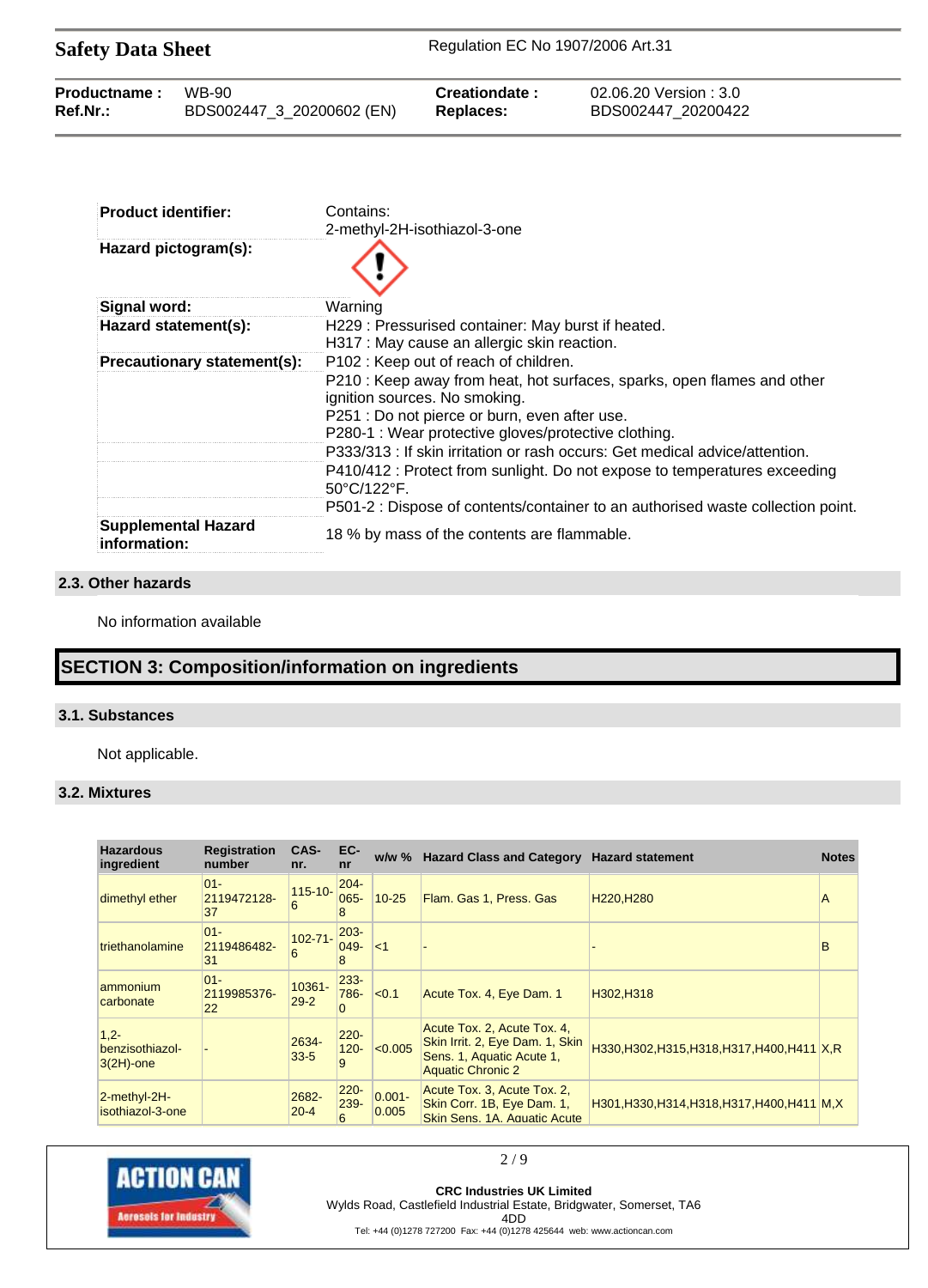| <b>Safety Data Sheet</b> |                           | Regulation EC No 1907/2006 Art.31 |                        |  |
|--------------------------|---------------------------|-----------------------------------|------------------------|--|
| Productname:             | WB-90                     | Creationdate:                     | 02.06.20 Version : 3.0 |  |
| Ref.Nr.:                 | BDS002447_3_20200602 (EN) | <b>Replaces:</b>                  | BDS002447 20200422     |  |

|                          |                                                                 |  | 1, Aquatic Chronic 2                                                                          |                                                                                                                          |  |
|--------------------------|-----------------------------------------------------------------|--|-----------------------------------------------------------------------------------------------|--------------------------------------------------------------------------------------------------------------------------|--|
| <b>Explanation notes</b> |                                                                 |  |                                                                                               |                                                                                                                          |  |
|                          | A: substance with Community workplace exposure limit            |  |                                                                                               |                                                                                                                          |  |
|                          | B: substance with national established workplace exposure limit |  |                                                                                               |                                                                                                                          |  |
| $M : M$ acute = 10       |                                                                 |  |                                                                                               |                                                                                                                          |  |
|                          |                                                                 |  |                                                                                               | R: substance in plant protection or biocidal product regarded as being registered (art.15 REACH Regulation No 1907/2006) |  |
|                          |                                                                 |  | X: SCL (specific concentration limit)in accordance with art.10 of CLP Regulation No 1272/2008 |                                                                                                                          |  |

(\* Explanation phrases : see chapter 16)

# **SECTION 4: First aid measures**

#### **4.1. Description of first aid measures**

| <b>Contact with eyes:</b> | Avoid contact with eyes. In the event of contact with eyes rinse immediately<br>with plenty of water and seek medical advice.                   |
|---------------------------|-------------------------------------------------------------------------------------------------------------------------------------------------|
| <b>Contact with skin:</b> | Remove contaminated clothing immediately and drench affected skin with<br>plenty of water. Then wash with soap and water<br>Seek medical advice |
| Inhalation:               | Remove patient to fresh air                                                                                                                     |
| Ingestion:                | Seek medical attention if ill effects occur                                                                                                     |

#### **4.2. Most important symptoms and effects, both acute and delayed**

| Inhalation:          | No harmful effects known if used for its intended purpose              |
|----------------------|------------------------------------------------------------------------|
| Ingestion :          | May cause gastrointestinal disturbances                                |
| <b>Skin contact:</b> | May cause sensitisation by skin contact.<br>Symptoms: redness and pain |
| Eye contact :        | May cause irritation.<br>Symptoms: redness and pain                    |
|                      |                                                                        |

#### **4.3. Indication of any immediate medical attention and special treatment needed**

**General Advice :** If skin irritation or rash occurs: Get medical advice/attention.

# **SECTION 5: Firefighting measures**

#### **5.1. Extinguishing media**

foam, carbon dioxide or dry agent

#### **5.2. Special hazards arising from the substance or mixture**

Aerosols may explode if heated above 50°C Forms hazardous decomposition products CO,CO2

#### **5.3. Advice for firefighters**



3 / 9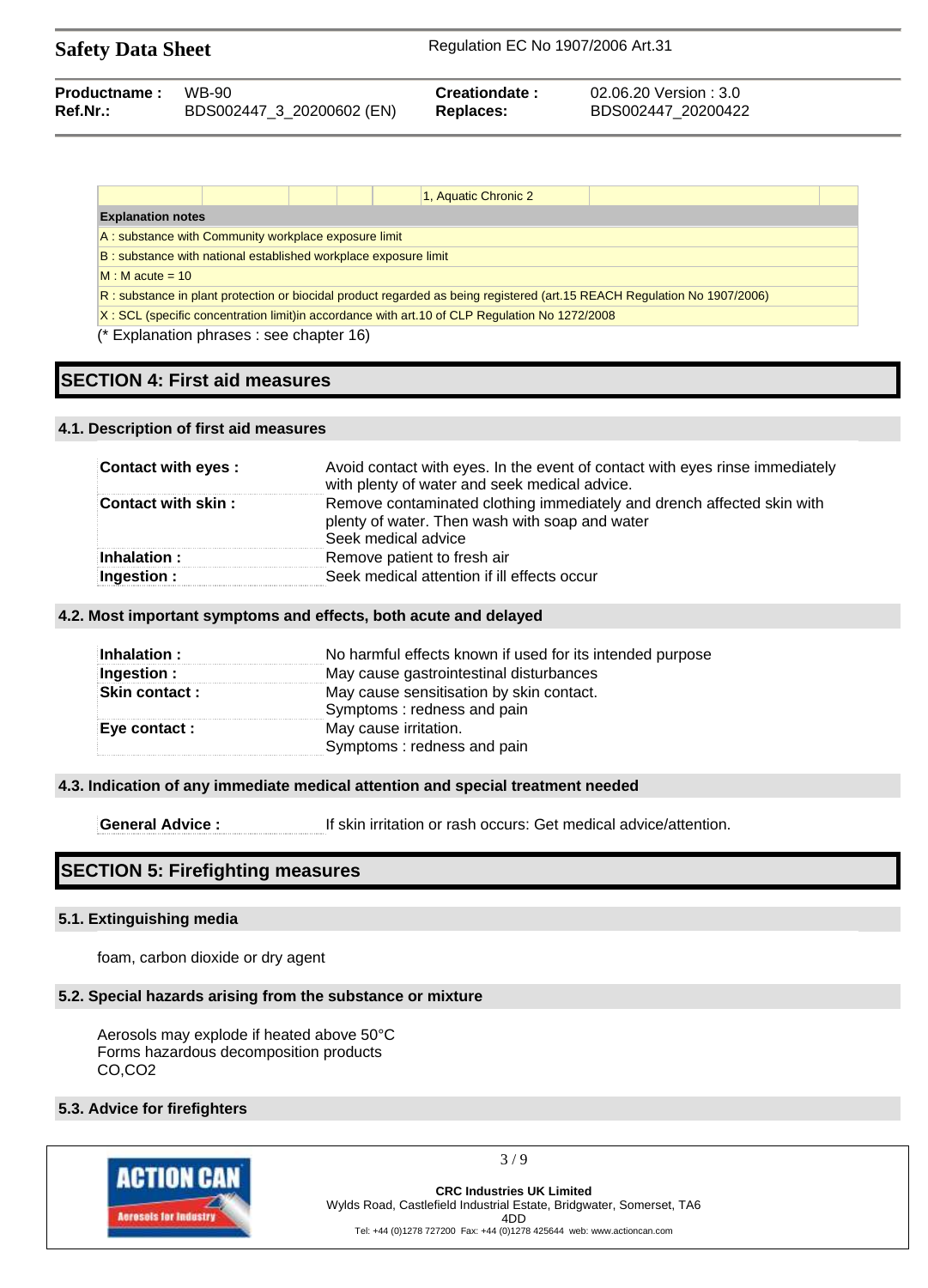| <b>Safety Data Sheet</b> | Regulation EC No 1907/2006 Art.31 |
|--------------------------|-----------------------------------|
|                          |                                   |

| <b>Productname:</b> WB-90 |                           | Creationdate:    | 02.06.20 Version : 3.0 |
|---------------------------|---------------------------|------------------|------------------------|
| Ref.Nr.:                  | BDS002447_3_20200602 (EN) | <b>Replaces:</b> | BDS002447 20200422     |

Keep container(s) exposed to fire cool, by spraying with water In case of fire, do not breathe fumes

# **SECTION 6: Accidental release measures**

#### **6.1. Personal precautions, protective equipment and emergency procedures**

Shut off all ignition sources Ensure adequate ventilation Wear protective gloves/protective clothing/eye protection/face protection.

#### **6.2. Environmental precautions**

Do not allow to enter public sewers and watercourses

#### **6.3. Methods and material for containment and cleaning up**

Absorb spillage in suitable inert material

#### **6.4. Reference to other sections**

For further information see section 8

# **SECTION 7: Handling and storage**

#### **7.1. Precautions for safe handling**

Keep away from heat and sources of ignition Do not spray on a naked flame or incandescent material. Do not pierce or burn aerosols, even after use. Do not breathe aerosols or vapours. Ensure adequate ventilation Do not get in eyes, on skin, or on clothing. Wear protective gloves/protective clothing/eye protection/face protection. Contaminated work clothing should not be allowed out of the workplace.

#### **7.2. Conditions for safe storage, including any incompatibilities**

Pressurized container : protect from sunlight and do not expose to temperatures exceeding 50°C. Keep out of reach of children.

#### **7.3. Specific end use(s)**

Welding Products

# **SECTION 8: Exposure controls/personal protection**



4 / 9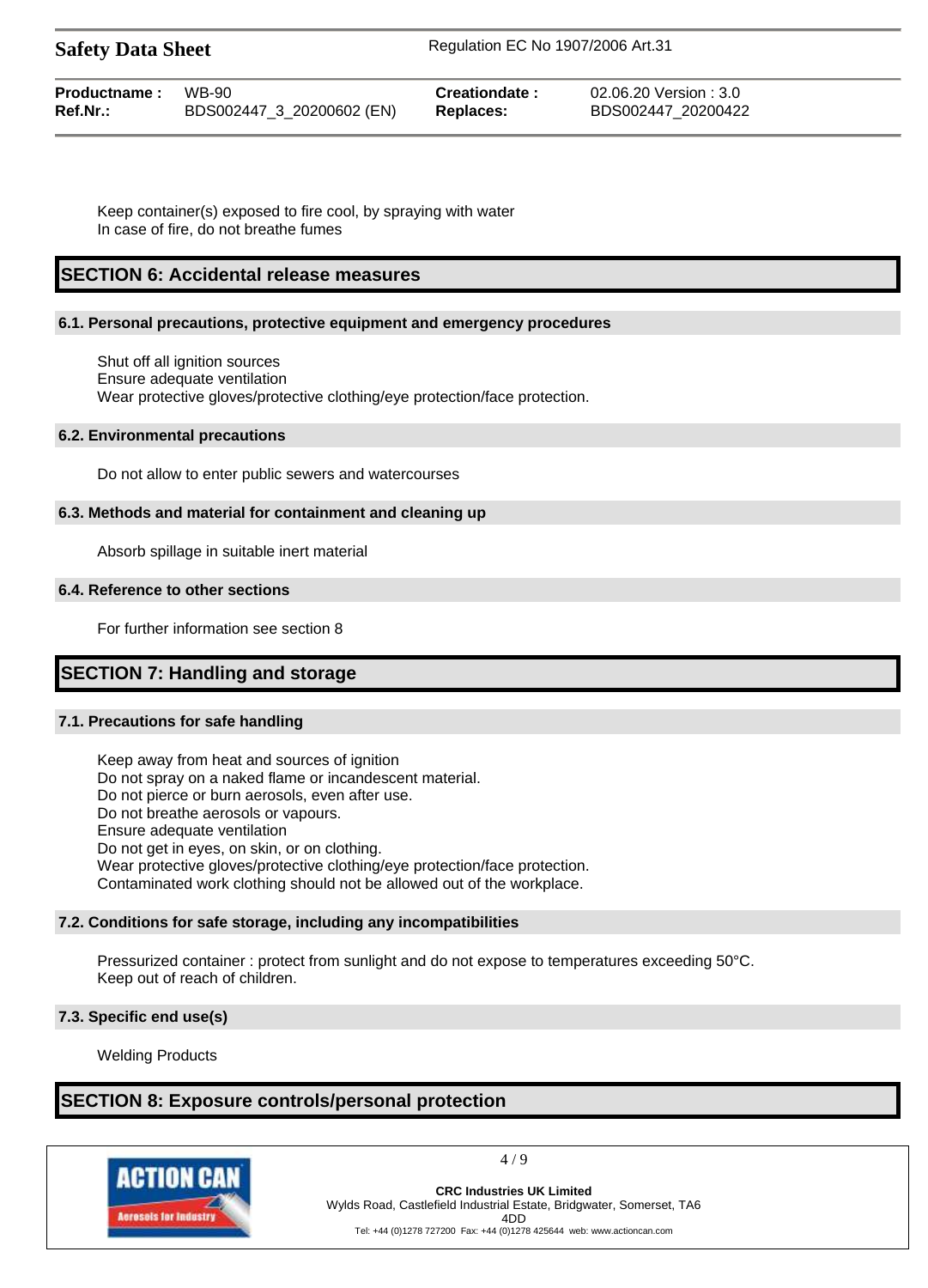| <b>Safety Data Sheet</b> | Regulation EC No 1907/2006 Art.31 |
|--------------------------|-----------------------------------|
|                          |                                   |

| <b>Productname:</b> | WB-90                     | Creationdate: | 02.06.20 Version : 3.0 |
|---------------------|---------------------------|---------------|------------------------|
| Ref.Nr.:            | BDS002447_3_20200602 (EN) | Replaces:     | BDS002447 20200422     |

#### **8.1. Control parameters**

#### **Exposure limits :**

| <b>Hazardous ingredient</b>                          | CAS-nr.        | method      |                      |
|------------------------------------------------------|----------------|-------------|----------------------|
| <b>EU established exposure limits:</b>               |                |             |                      |
| dimethyl ether                                       | $115 - 10 - 6$ | <b>TWA</b>  | 1000 ppm             |
| National established exposure limits, United Kingdom |                |             |                      |
| dimethyl ether                                       | $115 - 10 - 6$ | <b>TWA</b>  | $400$ ppm            |
|                                                      |                | <b>STEL</b> | $500$ ppm            |
| National established exposure limits, Ireland        |                |             |                      |
| triethanolamine                                      | $102 - 71 - 6$ | <b>TWA</b>  | $5 \,\mathrm{mg/m3}$ |
|                                                      |                | <b>STEL</b> |                      |
| dimethyl ether                                       | 115-10-6       | <b>TWA</b>  | $1000$ ppm           |
|                                                      |                | <b>STEL</b> |                      |

#### **8.2. Exposure controls**

| <b>Control procedures:</b>          | Ensure adequate ventilation<br>Keep away from heat and sources of ignition                                                                                                                                                                                                   |
|-------------------------------------|------------------------------------------------------------------------------------------------------------------------------------------------------------------------------------------------------------------------------------------------------------------------------|
| <b>Personal protection:</b>         | Take precautions to avoid contact with skin and eyes when handling the<br>product.<br>Ensure adequate ventilation                                                                                                                                                            |
| $i$ nhalation :                     | In case of insufficient ventilation, wear suitable respiratory equipment.                                                                                                                                                                                                    |
| recommended respiratory protection: | Air purifying respirator equiped with organic gas/vapor cartridge (type A)                                                                                                                                                                                                   |
| hands and skin:                     | When handling the product wear chemical-resistant gloves (standard EN 374).<br>The breakthrough time of the glove should be longer than the total duration of<br>product use. If work lasts longer than the breakthrough time, gloves should be<br>changed part-way through. |
| Recommended gloves:                 | Nitrile                                                                                                                                                                                                                                                                      |
| eyes :                              | Wear safety eyewear according to EN 166.                                                                                                                                                                                                                                     |
| <b>Environmental protection:</b>    | Avoid release to the environment.<br>Collect spillage.                                                                                                                                                                                                                       |

# **SECTION 9: Physical and chemical properties**

#### **9.1. Information on basic physical and chemical properties**

| (for aerosols data for the product without propellant)<br>Appearance : physical state : DME propelled liquid. |                      |  |
|---------------------------------------------------------------------------------------------------------------|----------------------|--|
| colour:                                                                                                       | Milky.               |  |
| odour:                                                                                                        | Characteristic odor. |  |
| pH:                                                                                                           | $8.5 - 9.5$          |  |
| Boiling point/range:                                                                                          | Not available.       |  |
| <b>Flash point:</b>                                                                                           | none °C (Closed Cup) |  |
| <b>Evaporation rate:</b>                                                                                      | Not applicable.      |  |
| Explosion limits : upper limit : Not available.                                                               |                      |  |



5 / 9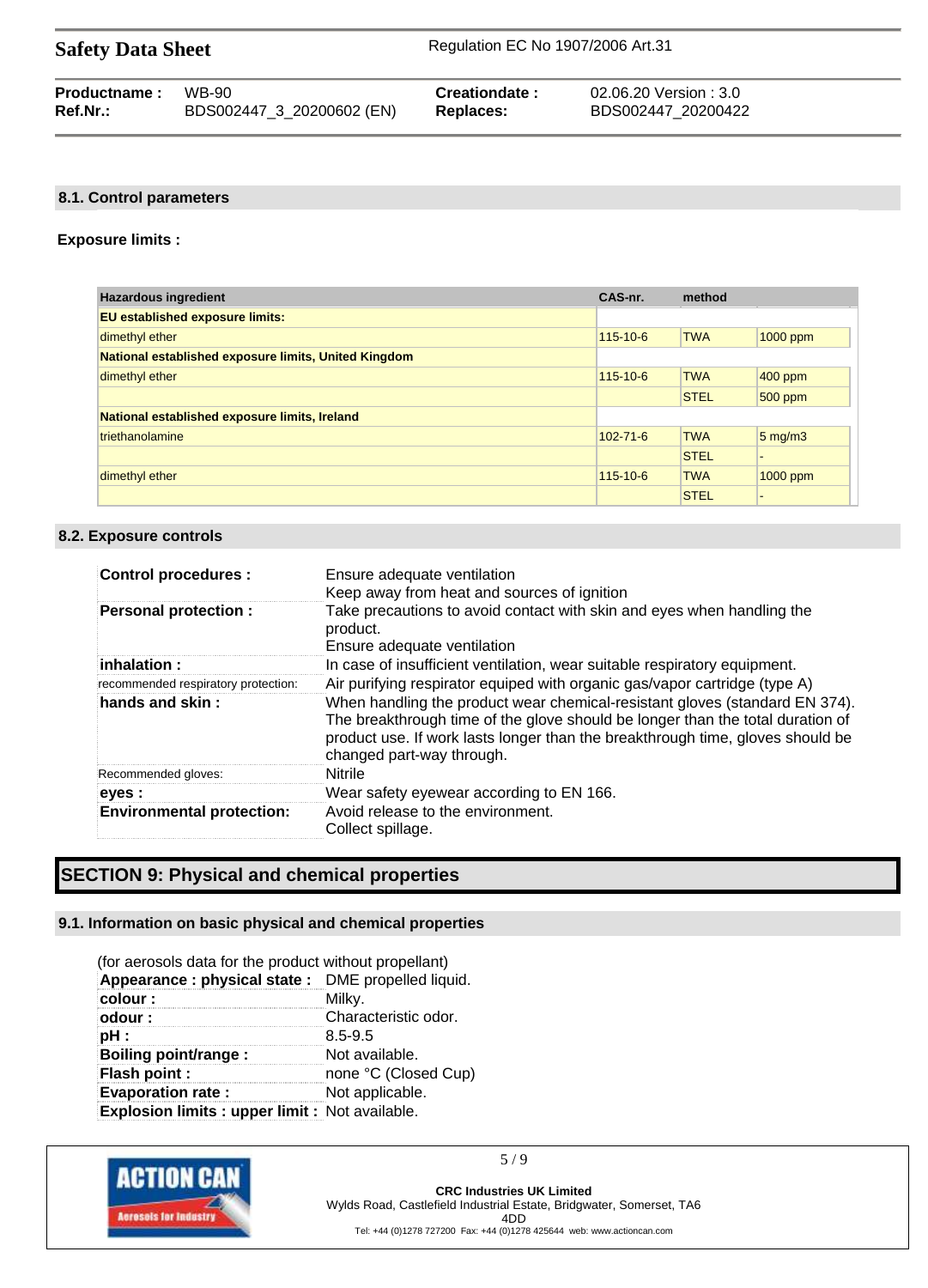| <b>Safety Data Sheet</b> |                           | Regulation EC No 1907/2006 Art.31 |                        |  |
|--------------------------|---------------------------|-----------------------------------|------------------------|--|
| Productname:             | <b>WB-90</b>              | Creationdate:                     | 02.06.20 Version : 3.0 |  |
| $Ref.Nr.$ :              | BDS002447_3_20200602 (EN) | Replaces:                         | BDS002447 20200422     |  |

| lower limit :            | Not available.              |  |
|--------------------------|-----------------------------|--|
| Vapour pressure :        | Not available.              |  |
| <b>Relative density:</b> | 0.99 g/cm3 ( $@$ 20 $°C$ ). |  |
| Solubility in water:     | Soluble in water            |  |
| Auto-ignition:           | > 200 °C                    |  |
| <b>Viscosity:</b>        | $> 7$ mPa.s (@ 40°C).       |  |

#### **9.2. Other information**

| VOC = volatile organic | 170 g/l |
|------------------------|---------|
| compounds              |         |

# **SECTION 10: Stability and reactivity**

#### **10.1. Reactivity**

No hazardous reactions known if used for its intended purpose

#### **10.2. Chemical stability**

Stable

#### **10.3. Possibility of hazardous reactions**

No hazardous reactions known if used for its intended purpose

#### **10.4. Conditions to avoid**

Avoid overheating

#### **10.5. Incompatible materials**

Strong oxidising agent

#### **10.6. Hazardous decomposition products**

CO,CO2

# **SECTION 11: Toxicological information**

#### **11.1. Information on toxicological effects**

| acute toxicity:                       | based on available data the classification criteria are not met                                |
|---------------------------------------|------------------------------------------------------------------------------------------------|
| skin corrosion/irritation:            | based on available data the classification criteria are not met                                |
|                                       | serious eye damage/irritation: based on available data the classification criteria are not met |
| respiratory or skin<br>sensitisation: | May cause an allergic skin reaction.                                                           |
| germ cell mutagenicity:               | based on available data the classification criteria are not met                                |

6 / 9

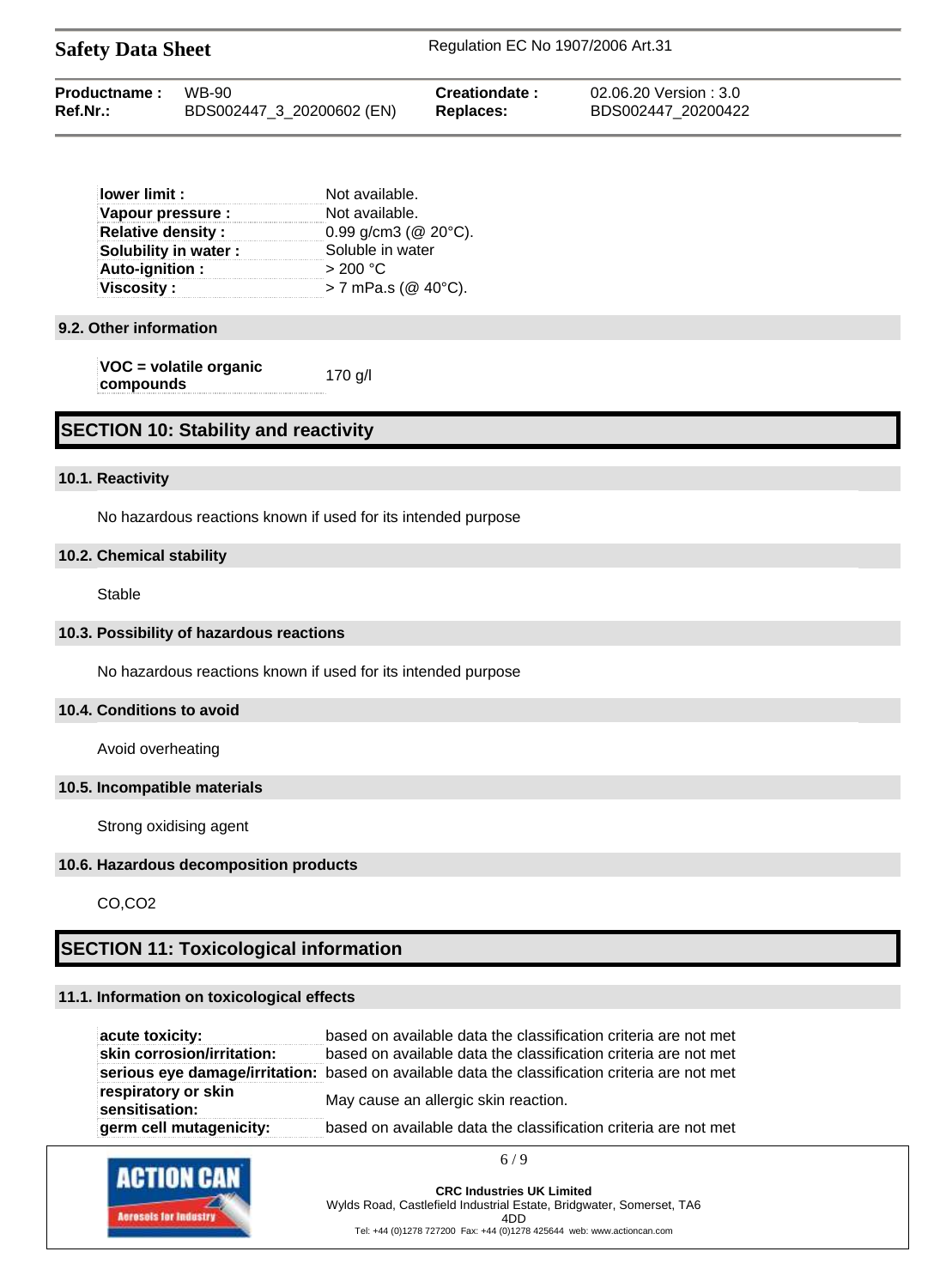| <b>Safety Data Sheet</b> |                           | Regulation EC No 1907/2006 Art.31 |                        |  |
|--------------------------|---------------------------|-----------------------------------|------------------------|--|
| Productname:             | WB-90                     | <b>Creationdate:</b>              | 02.06.20 Version : 3.0 |  |
| Ref.Nr.:                 | BDS002447_3_20200602 (EN) | Replaces:                         | BDS002447 20200422     |  |

| carcinogenicity:               | based on available data the classification criteria are not met |
|--------------------------------|-----------------------------------------------------------------|
| toxicity for reproduction:     | based on available data the classification criteria are not met |
| <b>STOT-single exposure:</b>   | based on available data the classification criteria are not met |
| <b>STOT repeated exposure:</b> | based on available data the classification criteria are not met |
| aspiration hazard:             | based on available data the classification criteria are not met |

#### **Information on likely routes of exposure:**

| Inhalation :  | No adverse health effects expected       |
|---------------|------------------------------------------|
| Ingestion :   | May cause gastrointestinal disturbances  |
| Skin contact: | May cause sensitisation by skin contact. |
| Eye contact : | May cause irritation.                    |

#### **Toxicological data :**

| <b>Hazardous ingredient</b> | CAS-nr.        | method          |                |
|-----------------------------|----------------|-----------------|----------------|
| triethanolamine             | $102 - 71 - 6$ | LD50 oral rat   | 6400 mg/kg     |
|                             |                | LC50 inhal.rat  | $1.8$ mg/m $3$ |
|                             |                | LD50 derm.rabit | $>$ 2000 mg/kg |
| dimethyl ether              | 115-10-6       | LC50 inhal.rat  | $309$ mg/l     |

# **SECTION 12: Ecological information**

#### **12.1. Toxicity**

Not classified

#### **Ecotoxicological data:**

| <b>Hazardous ingredient</b> | CAS-nr.        | method       |            |
|-----------------------------|----------------|--------------|------------|
| triethanolamine             | $102 - 71 - 6$ | LC50 fish    | 1460 mg/l  |
|                             |                | EC50 daphnia | 609.9 mg/l |
| dimethyl ether              | $115 - 10 - 6$ | IC50 algae   | 154.9 mg/l |
|                             |                | LC50 fish    | $4.1$ mg/l |
|                             |                | EC50 daphnia | $4.4$ mg/l |

# **12.2. Persistence and degradability**

Readily biodegradable - OECD 301B

#### **12.3. Bioaccumulative potential**

No experimental data available

#### **12.4. Mobility in soil**



7 / 9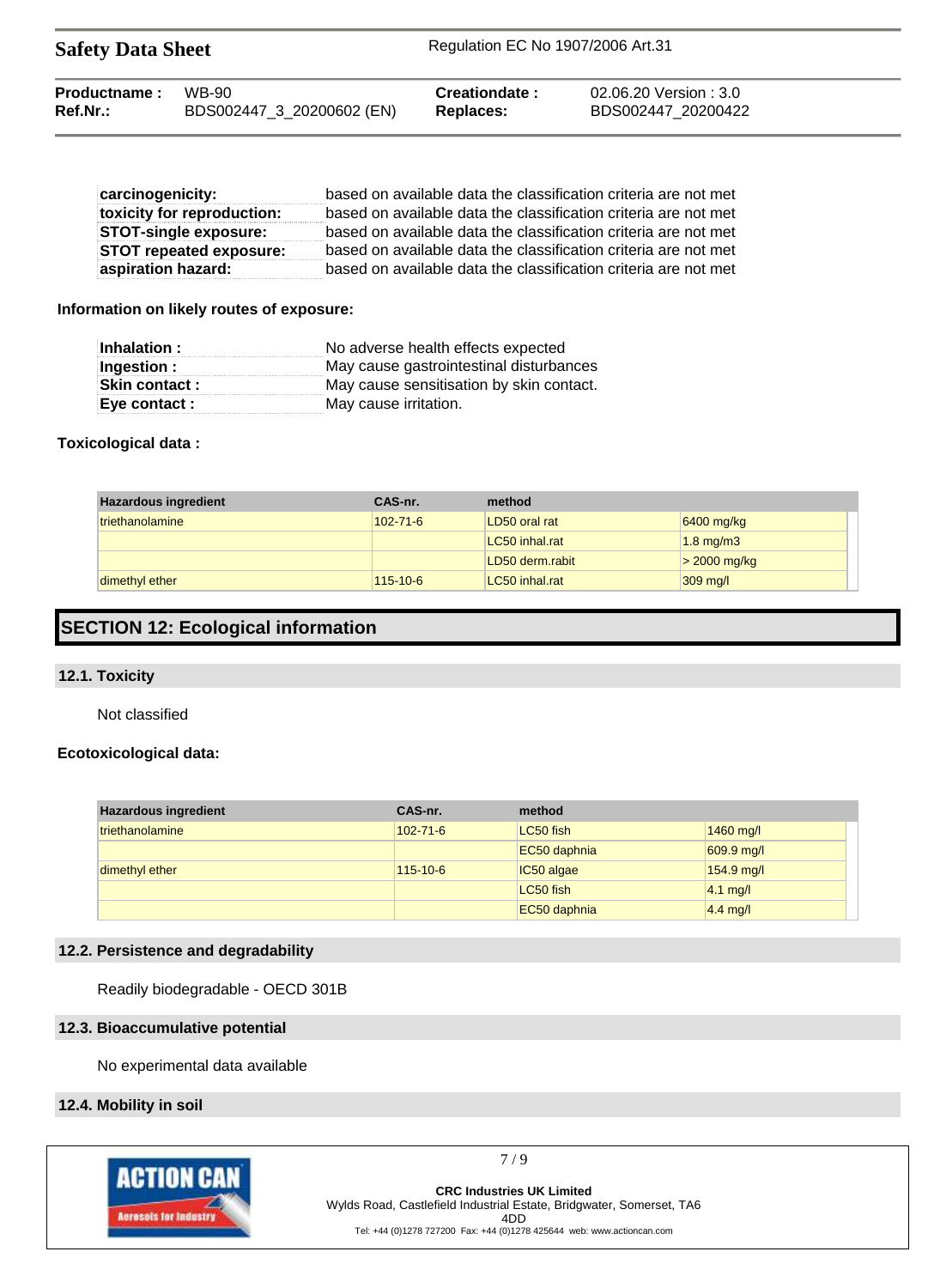| <b>Safety Data Sheet</b> |                           | Regulation EC No 1907/2006 Art.31 |                        |  |
|--------------------------|---------------------------|-----------------------------------|------------------------|--|
| Productname:             | WB-90                     | Creationdate:                     | 02.06.20 Version : 3.0 |  |
| Ref.Nr.:                 | BDS002447_3_20200602 (EN) | Replaces:                         | BDS002447 20200422     |  |

Soluble in water

#### **12.5. Results of PBT and vPvB assessment**

No information available

#### **12.6. Other adverse effects**

No experimental data available GWP (global warming potential): 0

### **SECTION 13: Disposal considerations**

#### **13.1. Waste treatment methods**

**National regulations :** Disposal should be in accordance with local, state or national legislation

## **SECTION 14: Transport information**

# **14.1. UN number**

UN-number : 1950

#### **14.2. UN proper shipping name**

Proper shipping name: AEROSOLS

#### **14.3. Transport hazard class(es)**

Class: 2.2 ADR/RID - Classification code: 5A

#### **14.4. Packing group**

Packing group: Not applicable.

#### **14.5. Environmental hazards**

| <b>ADR/RID - Environmentally</b> | No |
|----------------------------------|----|
| hazardous:                       |    |
| IMDG - Marine pollutant:         | N٥ |
| IATA/ICAO - Environmentally      | Nο |
| hazardous:                       |    |

#### **14.6. Special precautions for user**

ADR/RID - Tunnelcode: (E)



8 / 9